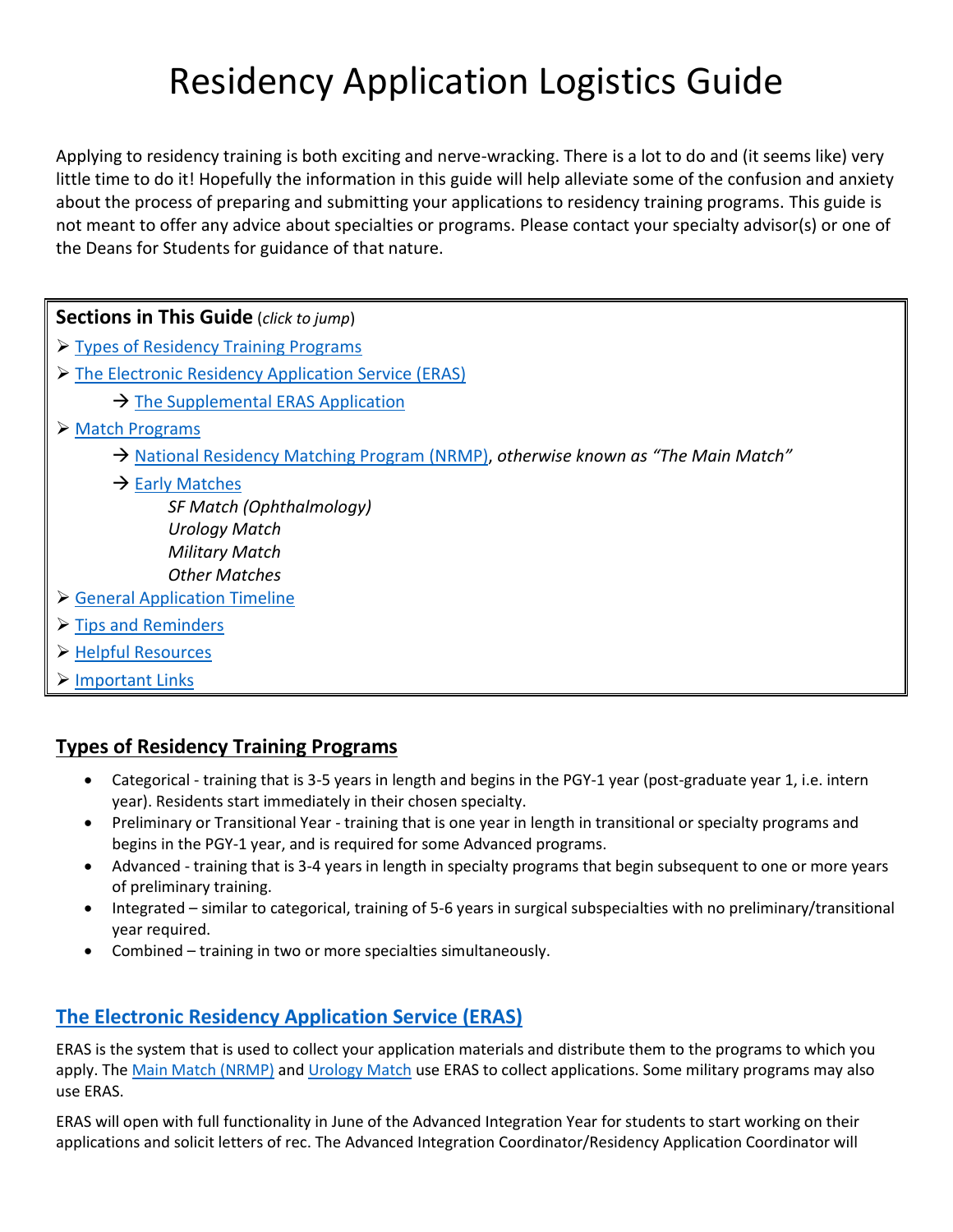generate tokens for you to be able to access ERAS when it opens. Tokens will be sent to your med.edu email address. Students who received an early token to get letters of rec uploaded will not need to receive a new token.

When you begin working on your ERAS application, please remember to **bookmark the [ERAS Tools and Worksheets for](https://students-residents.aamc.org/eras-tools-and-worksheets-residency-applicants/eras-tools-and-worksheets-residency-applicants)  [Residency Applicants](https://students-residents.aamc.org/eras-tools-and-worksheets-residency-applicants/eras-tools-and-worksheets-residency-applicants) webpage!** The resources on this page, *especially the User Guide* and the Applicant Worksheet, will  $\lambda$ be very helpful to you as you work through the various parts of the application.

Programs will be able to start reviewing applications in late September, at the same time the [Medical Student](#page-1-0)  [Performance Evaluation \(MSPE\)](#page-1-0) is released.

*The [general timeline](#page-3-0) for the application season is posted below*.

#### **The parts of the ERAS application are:**

- **Profile:** Name, address, phone number, citizenship, Match info (Couples Match). The Profile can be updated after certification. Please remember to keep it up to date if you move or get a new phone number during the application season.
- **The Common Application Form (CAF):** General info, Education, Training/certifications, Experience, Publications, Self-identification, Language Fluency, and Miscellaneous which includes hobbies and interests, school awards, memberships… A CV will be generated based on what you enter; you will not upload a separate CV into ERAS.
- **Letters of Recommendation (LoR):**
	- $\circ$  ERAS allows you to send a max of 4 letters to each program. Most programs require a minimum of 3 letters.
	- $\circ$  You can get as many letters as you want, you will be able to choose which letters go to which programs. See the "[Residency Letters of Recommendation: The Best for Success](https://view.officeapps.live.com/op/view.aspx?src=http%3A%2F%2Fmed.uvm.edu%2Fdocs%2Flor_tapresentation_20170519rev%2Fmedical-education-documents%2Fstudent-affairs%2Flor_tapresentation_20170519rev.pptx&wdOrigin=BROWSELINK)" presentation for guidance on requesting letter of rec.
	- o ERAS allows you to track receipt of your letters of rec.
	- o Different specialties/programs will have different LoR requirements (i.e. letter from the home school Department Chair ("Chair letter"), Standard Letter of Evaluation (SLOE)).
	- $\circ$  Letters are uploaded directly to th[e LOR Portal](https://www.aamc.org/services/eras-for-institutions/lor-portal) by the author or their designee. Deans and OME staff are not permitted to view or upload letters on behalf of a letter writer.
- **Personal Statement:** Applicants are responsible for uploading the Personal Statement to ERAS. More than one Personal Statement may be uploaded, you will choose which PS goes to which program.
	- $\rightarrow$  Th[e UVM Graduate Writing Center](https://www.uvm.edu/gradwriting) is available to you for assistance in composing your Personal Statement. Please also see the [Writing your personal statement](https://www.aamc.org/cim/prepare-residency/writing-your-personal-statement) page on the [Careers in Medicine](https://www.aamc.org/cim/) website (*AAMC login required*).
	- Check out this video titled "[The Personal Statement: Three Days to a First Draft, And Beyond](https://drive.google.com/file/d/1Bi91z-7QK4yBqQLJSm8cttoxK_56Ae3z/view)" from writing consultant Rebecca Starks.
- **USMLE Transcript:** Applicants allow their USMLE transcripts to be transmitted directly to programs via ERAS. This is done "behind the scenes"; the USMLE transcript is not uploaded into ERAS. All attempts for USMLE exams will be included in the transcript.
- **Med School Transcript**: Applicants must [request the medical school transcript](http://contentmanager.med.uvm.edu/docs/res_app_tx_request/medical-education-documents/student-affairs/res_app_tx_request.pdf?sfvrsn=e6abcfd0_2) from the UVM Registrar's Office to be sent to the Application Coordinator for uploading to ERAS (or other application service, as appropriate).
	- o Transcripts do not automatically update. If new grades post you must request an updated copy in the same way to replace the previous version in ERAS.
	- $\circ$  Transcripts can be replaced with updates at any time during the application process.
- <span id="page-1-0"></span> **Medical Student Performance Evaluation (MSPE):** The MSPE is a standardized document provided to all residency applicants. It is an evaluation of a student's performance in medical school up to point of the national release date (late September). It will include narrative evaluations from the clerkships as well as from Advanced Integration rotations (for evaluations submitted by early September).
	- o The MSPE will include information about course failures, remediation, leaves of absence and/or other interruptions.
	- o The MSPE is not specialty-specific and does not include USMLE scores.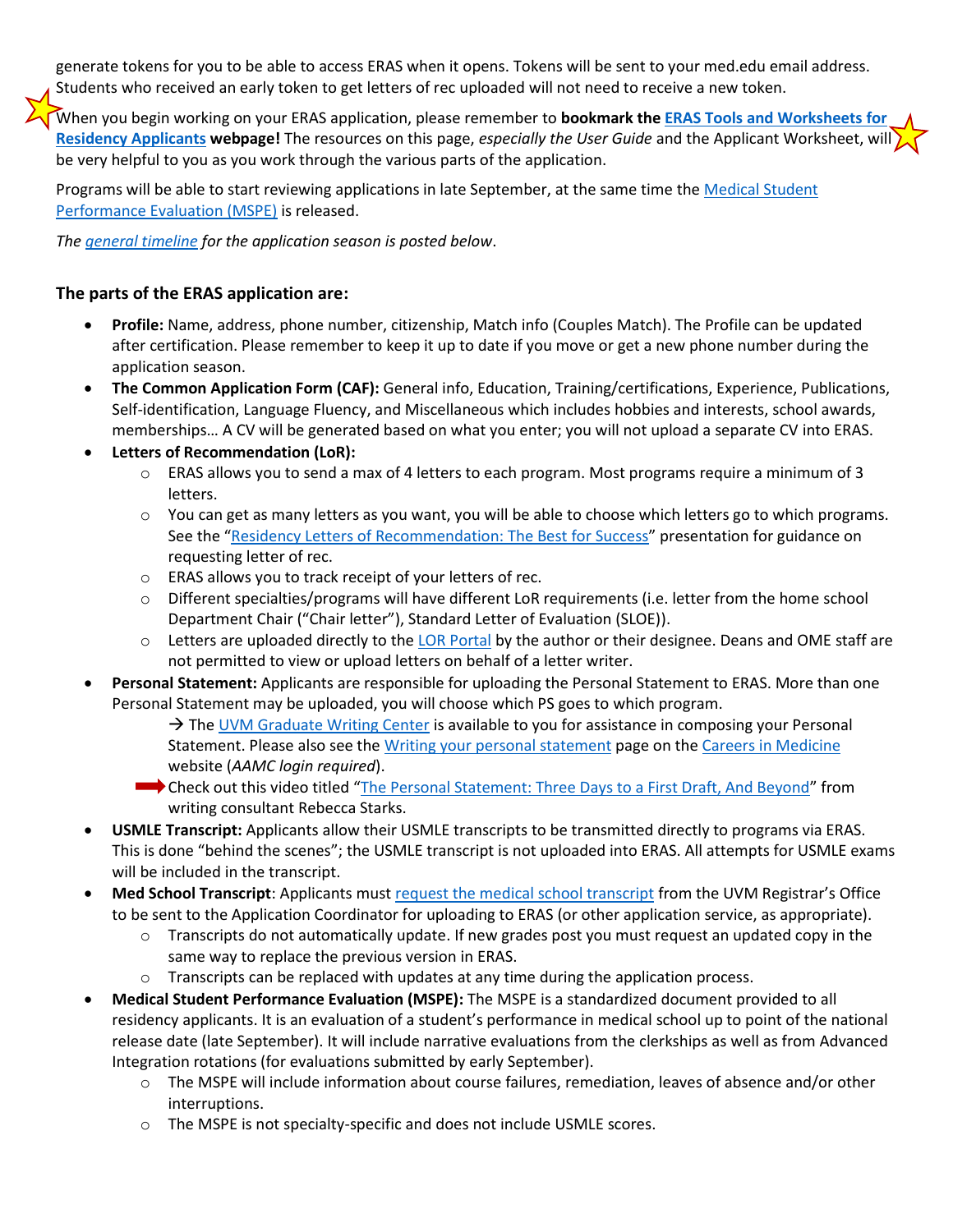- o Students will provide the [Introductory Information and Noteworthy Characteristics](http://contentmanager.med.uvm.edu/docs/mspeexamples/medical-education-documents/student-affairs/mspeexamples.pdf?sfvrsn=2) sections of the MSPE.
- o LCOM uses th[e online MSPE Portal](https://comis.med.uvm.edu/mspe/) that usually opens to the class in April.
- **Photo:** Applicants are responsible for uploading a photo.
	- o Portraits may be scheduled with [LCOM's Creative Services](http://www.med.uvm.edu/medcommunications/creativeservices) team for free.
	- o Applicants may take their own photo following these general guidelines:
		- **Photos should be full color.**
		- **Professional attire, with or without white coat. Military applicants often wear their dress** uniform.
		- **Full face and shoulders.**
		- **Against a plain, light-colored background.**
		- **NO CANDIDS!**

ERAS Photo Specs

File Type: JPG/JPEG or PNG Maximum File Size: 150 KB Maximum Dimensions: 2.5 in. x 3.5 in. Maximum Resolution: 150 DPI

<span id="page-2-0"></span> **Th[e Supplemental ERAS Application:](https://students-residents.aamc.org/applying-residencies-eras/supplementalerasapplication)** The Supplemental ERAS Application was introduced during the ERAS 2022 application cycle for Applicants to Internal Medicine, Dermatology, and General Surgery. Additional specialties are being added. Pleas[e see the website](https://students-residents.aamc.org/applying-residencies-eras/supplemental-eras-application-eras-2023-cycle) for the specialties that are currently participating.

- It is designed to help students share more information about themselves and assist program directors in finding applicants that fit their programs' setting and mission.
- There is no additional cost to submit it.
- Participation is optional but recommended.
- The Supplemental Application includes:
	- $\circ$  geographic preferences (by region and by urban or rural setting)
	- $\circ$  information about the most meaningful experiences and other impactful life events, if applicable
	- o program signals

## <span id="page-2-1"></span>**Match Programs**

It is important to know which Match (or matches) you will apply in.

- <span id="page-2-2"></span> **The [National Residency Matching Program](https://www.nrmp.org/) (NRMP)** is the Main Match. This is the match that the majority of students will apply to. All of the above-listed program types are available through the NRMP. Registration for the NRMP opens in mid-September. When you register, you must accept the terms of the Match Participation [Agreement for Applicants.](https://www.nrmp.org/policies/) A [video about the Matching Algorithm](https://www.nrmp.org/intro-to-the-match/how-matching-algorithm-works/) is available on the NRMP's website.
- <span id="page-2-4"></span><span id="page-2-3"></span> **Early Matches** have an earlier submission deadline than the Main Match and release their results earlier.
	- o **The [San Francisco Match](https://www.sfmatch.org/)** for Ophthalmology. The SF Match offers both advanced and integrated program types. Students applying to advanced programs must also apply for preliminary years via the NRMP.
		- The SF Match collects applications and runs its own [Match algorithm.](https://www.sfmatch.org/about/how-match-works)
		- OME will upload the MSPE to the SF Match system prior to the national release date.
		- Med schoo[l transcripts must be requested](http://contentmanager.med.uvm.edu/docs/res_app_tx_request/medical-education-documents/student-affairs/res_app_tx_request.pdf?sfvrsn=e6abcfd0_2) from the Registrar's Office for upload.
		- The SF Match limits the number of transcript updates (after the first upload) to 2.
		- **Match results are released in early February.**
	- o **The [Urology Match](https://www.urologymatch.com/)** offers mainly integrated Urology programs, or advanced programs that automatically linked with the institution's corresponding preliminary year. A small number of programs may be advanced and require application to the preliminary year via the NRMP.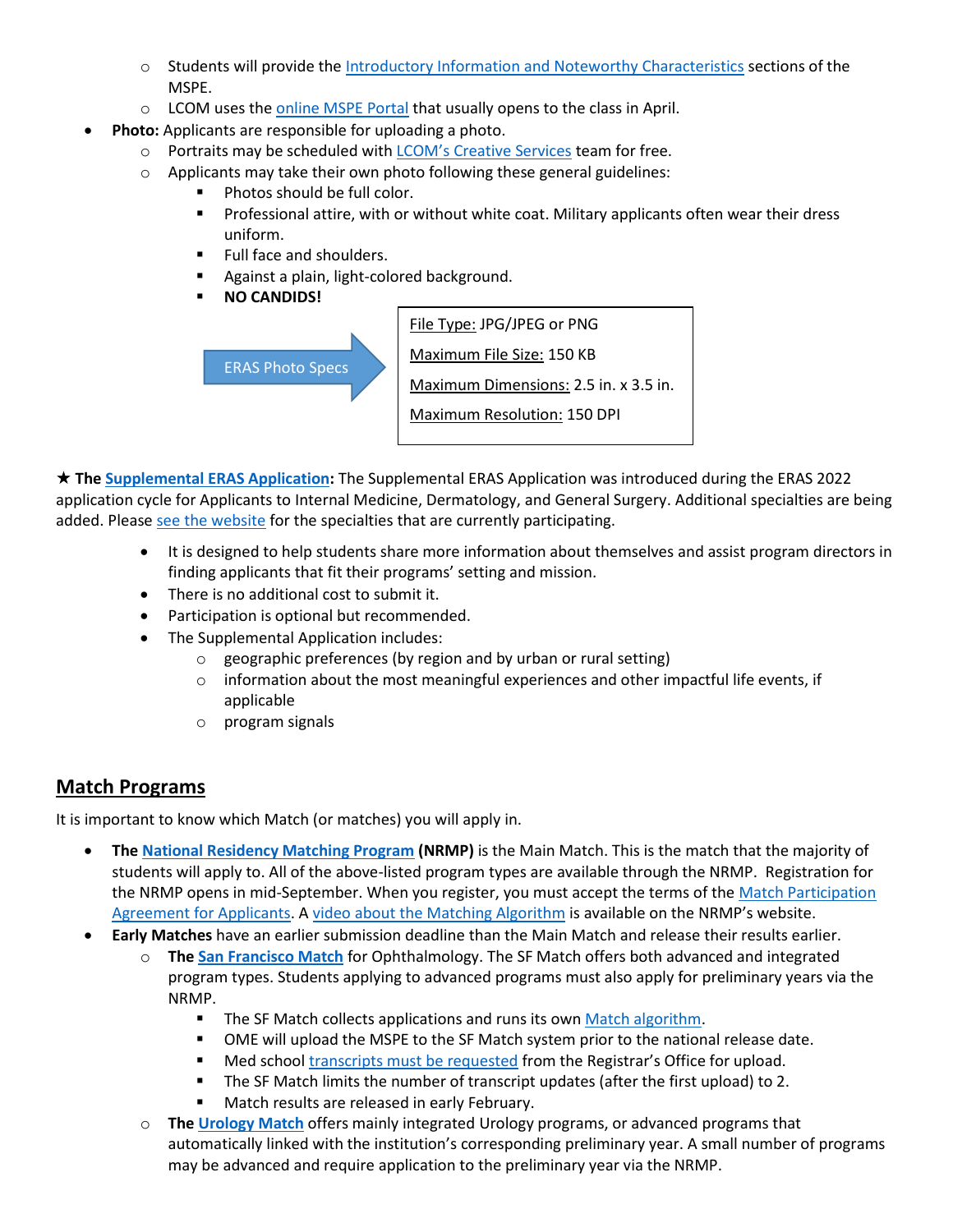- **•** Application materials are collected via ERAS and a separate match algorithm is run.
- **Match results are released in early February.**
- o **The [Military Match](https://www.aamc.org/cim/explore-options/opportunities-military)** is only for enlisted applicants, although some military institutions may offer civilian positions through the NRMP.
	- **Applicants should check with their service branch for information on the match process.**
	- **Military Match services do not communicate with medical schools so military applicants must** keep OME informed of their needs for the match, and their match results.
	- **Match results are usually made available to applicants in January.**
- **Other Matches**
	- o **[Canadian Resident Matching Service](https://www.carms.ca/)** (CaRMS) for training programs in Canada.
	- o **[Plastic Surgery Common Application](https://acaplasticsurgeons.org/PSCA/)** (PSCA) for a small number of integrated Plastic Surgery residency programs. Most Plastic Surgery programs are still part of the Main Match (NRMP).

### <span id="page-3-0"></span>**General Application Timeline:** *Specific dates may vary year to year.*

| April through August       | Residency Application Discussion (RAD) meetings will take place. Each student will<br>meet with one of the Deans for Students to discuss their plans for residency<br>application. Meeting sign-ups will be announced when the schedule is<br>determined. |
|----------------------------|-----------------------------------------------------------------------------------------------------------------------------------------------------------------------------------------------------------------------------------------------------------|
| June                       | <b>ERAS</b> opens for applicants to start working on their applications.<br>Urology Match registration opens.                                                                                                                                             |
| July                       | San Francisco Match registration opens.                                                                                                                                                                                                                   |
| early September            | Applicants may begin submitting applications to residency programs in ERAS.                                                                                                                                                                               |
| mid-September              | NRMP (Main Match) registration opens. MSPEs are finalized.                                                                                                                                                                                                |
| late September             | Residency Programs begin reviewing applications, including MSPEs.                                                                                                                                                                                         |
| October through<br>January | Programs begin contacting applicants to schedule interviews.                                                                                                                                                                                              |
| late January               | NRMP standard registration deadline. Registering after the deadline will incur an<br>additional fee.<br>Early Match ranking begins.                                                                                                                       |
| early February             | NRMP Ranking opens. Applicants begin to build their Rank Order Lists (ROL).<br>Urology and San Francisco Match results are released.                                                                                                                      |
| early March                | NRMP ROL certification deadline and late registration deadline.                                                                                                                                                                                           |
| mid-late March             | Match Week. Unmatched applicants may participate in the Supplemental Offer<br>and Acceptance Program (SOAP).                                                                                                                                              |
| 3rd Friday in March        | <b>★★MATCH DAY! ★★</b>                                                                                                                                                                                                                                    |